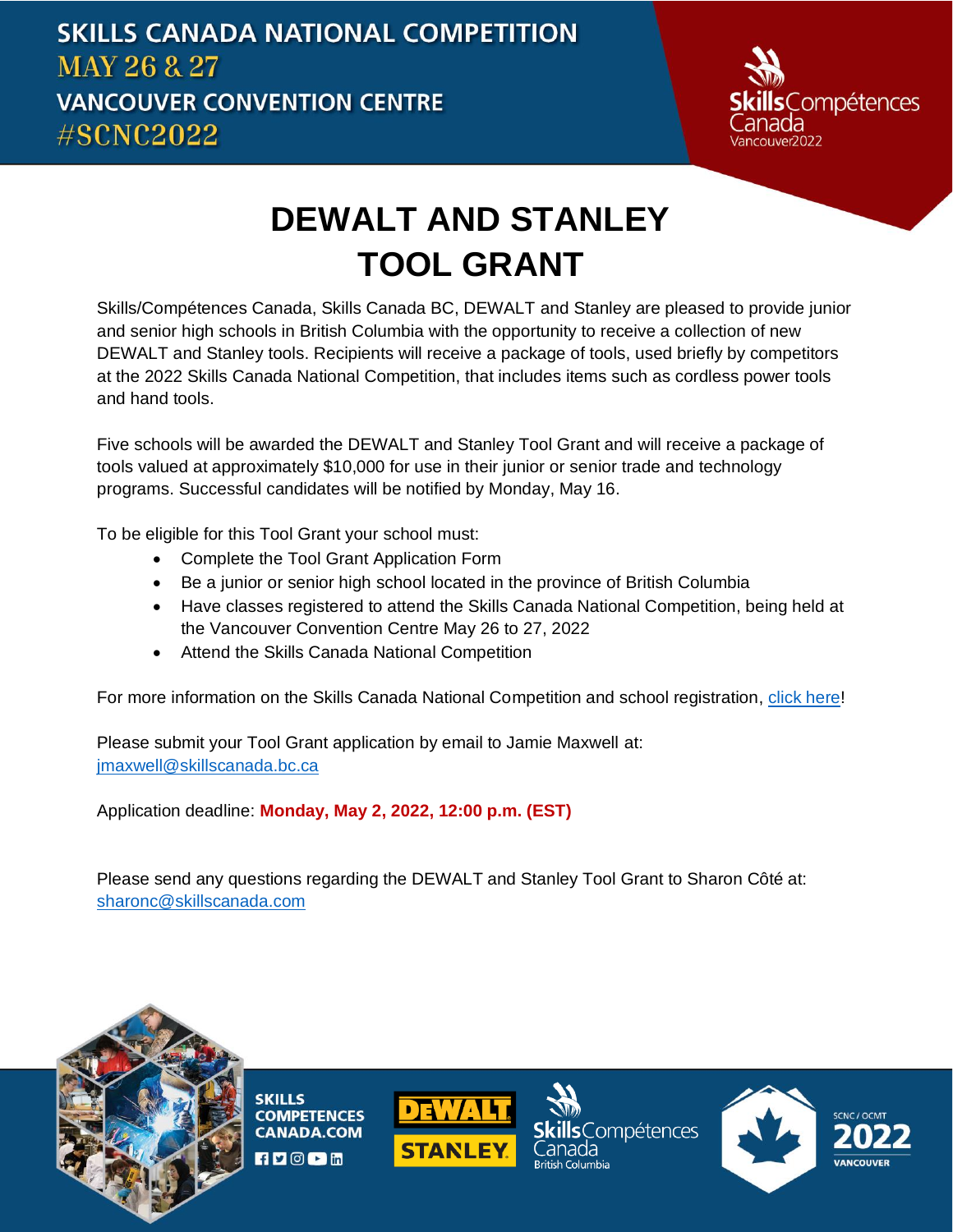

### **Application Form**

#### **Section 1 – CONTACT INFORMATION**

| <b>SCHOOL INFORMATION</b>          |                |                  |                   |  |
|------------------------------------|----------------|------------------|-------------------|--|
| School Name:                       |                |                  |                   |  |
| Street Address:                    | City:          | Province:        | Postal Code:      |  |
| School phone #:                    | Fax phone #:   | School District: |                   |  |
| <b>PROJECT ADVISOR INFORMATION</b> |                |                  |                   |  |
| <b>Project Advisor Name:</b>       | Email Address: | Work phone no.:  | Mobile phone no.: |  |

#### **Section 2 – QUESTIONS**

2.1 If awarded a DEWALT and Stanley Tool Grant, what trade or technology program will benefit from receiving this equipment? Explain how your students will benefit.

2.2 Has your school actively participated in or attended a Skills Canada or WorldSkills competition in the past (4) years? *Please list the programs/competitions your school has participated in*.



**SKILLS COMPETENCES CANADA.COM**  $H$   $\Box$   $\odot$   $\Box$   $\Box$ 



killsCompétences `anada **British Columbia**